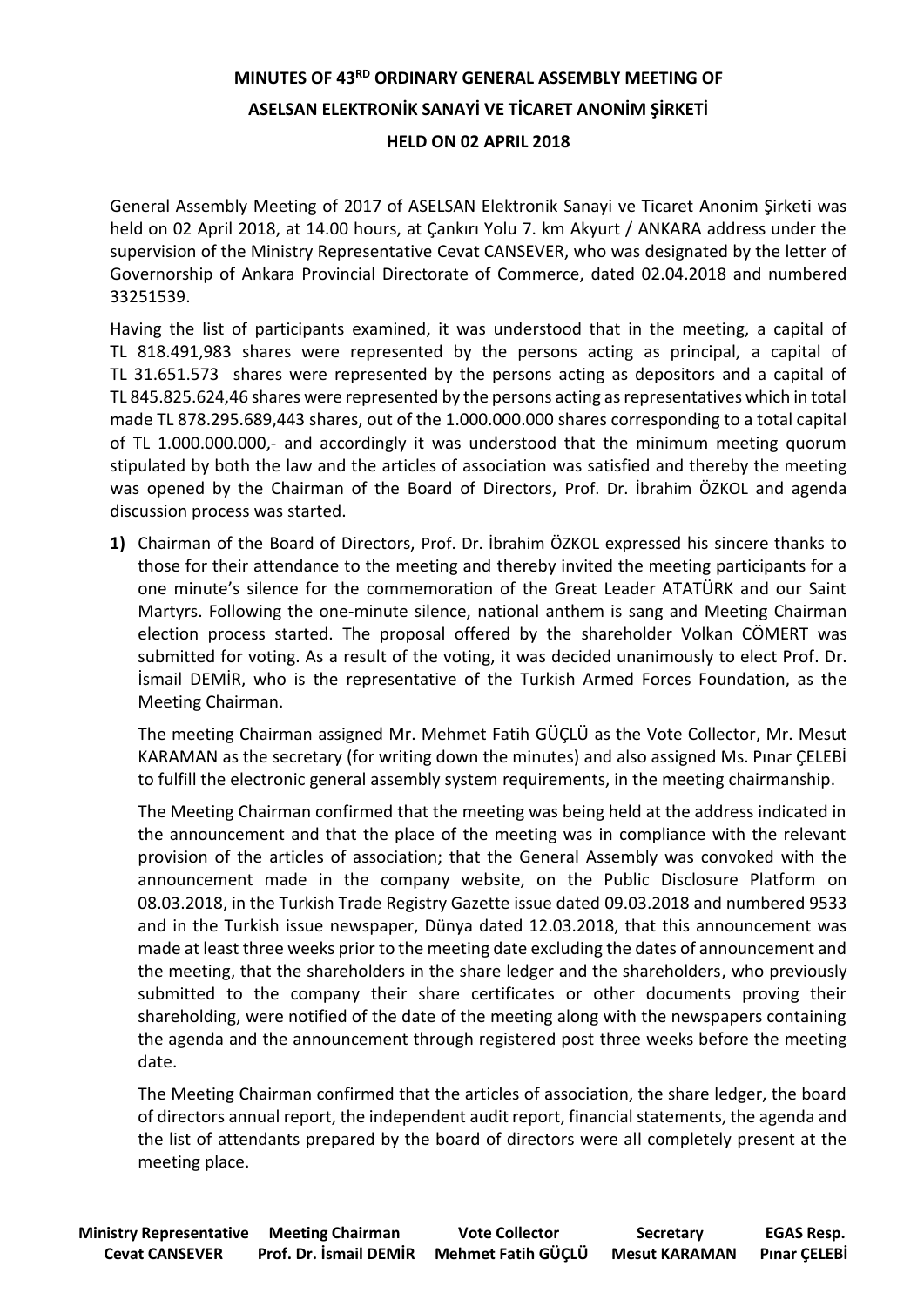The Meeting Chairman confirmed that the executive members and the members of board of directors and the independent auditor were present at the meeting. The Meeting Chairman also informed the physically attending shareholders about the electronic general assembly procedure.

The Meeting Chairman made the items of the agenda read and asked the shareholders whether they have any proposal for amendments regarding the order of the discussion of agenda topics. Since there were no proposals, the Ordinary General Assembly Agenda was started to be discussed in the order previously announced.

- **2)** The Annual Report for the fiscal year 2017 prepared by the Board of Directors was read. The Meeting Chairman asked if there was anyone who would like to speak regarding the agenda. As there were no proposals, the negotiation of topic 3 of the agenda was passed on to.
- **3)** The independent audit report with respect to 1 January 31 December 2017 fiscal year prepared by the Independent External Audit Company Akis Bağımsız Denetim ve Serbest Muhasebecilik Mali Müşavirlik A.Ş. (KPMG) was read.
- **4)** The Consolidated Balance Sheet and Income Statement in compliance with the Communique of the Capital Markets Board with Serial:II and Number:14.1 with the Balance Sheet and the Income Statement in compliance with the General Communique on Accounting System Application were read. The Meeting Chairman asked if there was anyone who would like to speak regarding the agenda. The Meeting Chairman submitted the agenda for negotiation. As there were no proposals, the voting was started. As a result of the voting, the financial statements for the fiscal year 2017 were approved with 878.262.489,443 affirmative votes against 33.200 negative vote.
- **5)** Acquittal of the members of Board of Directors on operations and accounts of the company for the fiscal year 2017 was put to voting. As a result of the voting, the members of Board of Directors were acquitted with 878.262.489,443 affirmative votes against 33.200 negative vote.
- **6)** The Meeting Chairman had the Board of Directors' proposal for dividends, which was also included in the 2017 annual report, read and put to vote.

As for the agenda, Shareholder İhsan BARUT took the floor and said that there shall not be any dividends asthe public offering of the company is on the agenda. The Chairman of the Meeting expressed his gratitude for the proposal and said that there is dividend expectation of the main shareholder and other current shareholders. Shareholder Mehmet Mustafa GURBAN took the floor and asked if there would be a secondary public offering and whether the size of it was determined. The Chairman of the Meeting gave floor to the Chairman İbrahim ÖZKOL in this regard. İbrahim ÖZKOL, Chairman of the Board of Directors, said that details of the public offering will be announced in the process and that the public offering is targeted to be completed by the first week of June 2018. Volkan CÖMERT, the shareholder, said that it would be better to distribute the dividend in one payment rather than in installments. Shareholder Ferda DİNÇER said that the current stock price is high for the public offering and that the price should be reduced by issuing bonus shares before secondary public offering. Accordingly the dividend proposal of the Board of Directors was accepted with 878.265.869,999 affirmative votes against 29.819,444 negative votes.

Accordingly, of the net profit generated by our company from its 2017 activities;

- **-** In accordance with Article 519/(1) of the Turkish Commercial Code, General Legal Reserves amounting to TL 44.487.397,02 is going to be allocated,
- **-** Net distributable profit to the shareholders for the period, calculated in the framework of the profit distribution regulations and decisions of the Capital Markets Board is proposed

| <b>Ministry Representative Meeting Chairman</b> |                        | <b>Vote Collector</b>            | <b>Secretary</b> | <b>EGAS Resp.</b> |
|-------------------------------------------------|------------------------|----------------------------------|------------------|-------------------|
| <b>Cevat CANSEVER</b>                           | Prof. Dr. İsmail DEMİR | Mehmet Fatih GÜÇLÜ Mesut KARAMAN |                  | Pınar ÇELEBİ      |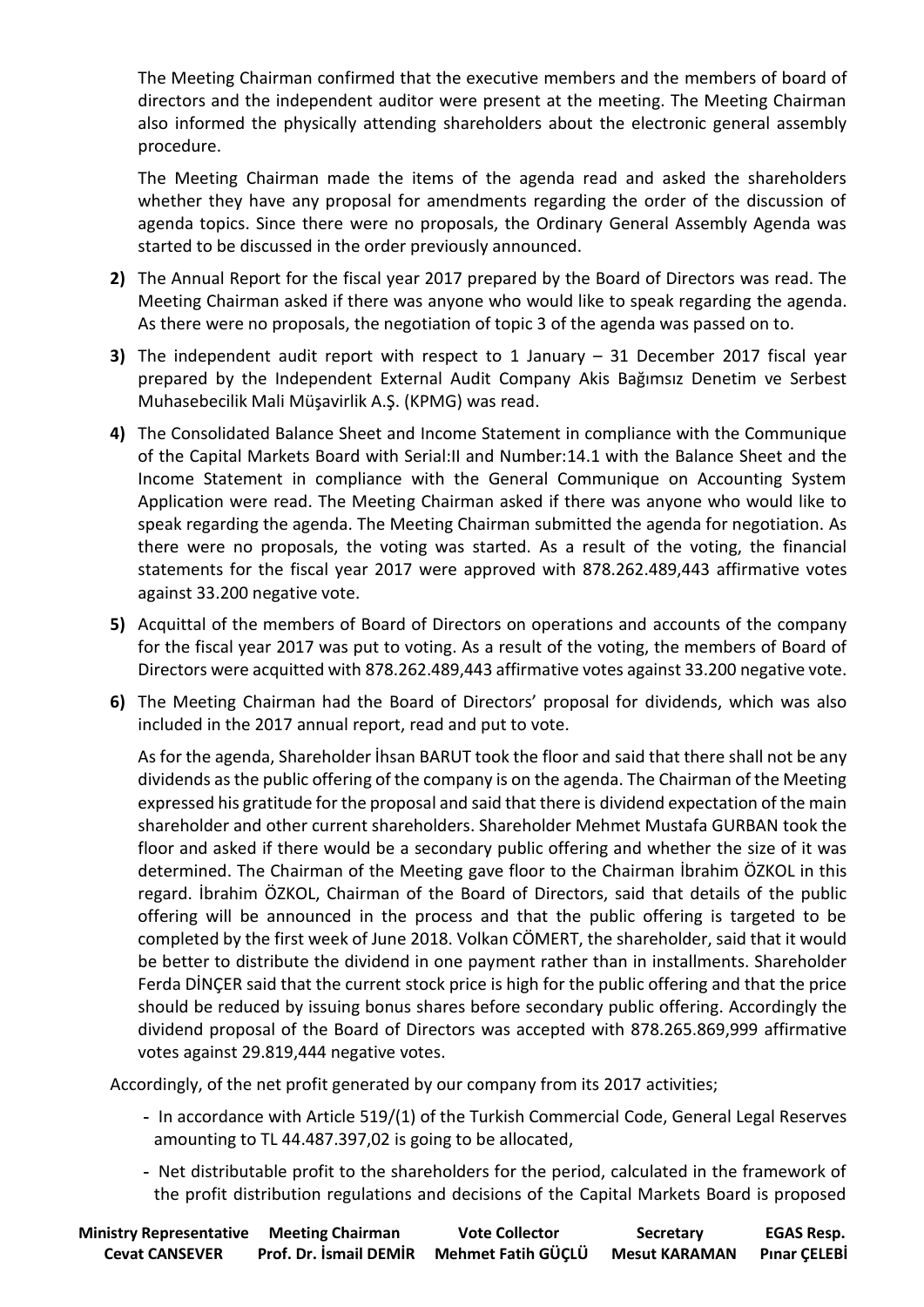as:Gross profit, TL 84.600.000 (Kuruş 8,46 per share of TL 1 and 8,46% on the basis of the capital) (net profit TL 71.910.000 – Kuruş 7,191 per share of TL 1 and 7,191% on the basis of the capital) as in the form of cash,

- **-** In accordance with Article 519/(2) of the Turkish Commercial Code, General Legal Reserves amounting to TL 3.460.000 is going to be allocated,
- **-** The remaining profit is going to be allocated as Extraordinary Legal Reserves,

and distribution of the dividends to the shareholders are planned to be distributed as of June 19, 2018,September 13, 2018, and December 13, 2018 in three equal installments.

**7)** Regarding the election of the members of the Board of Directors; the proposal submitted by the Turkish Armed Forces Foundation Representative was read. It was decided with 848.293.580,443 affirmative votes against 30.002.109 negative votes that Mr. Mustafa Murat ŞEKER (RTIDN: 25240920666), Mr. Murat ÜÇÜNCÜ (RTIDN: 35300226966), Mr. Haluk GÖRGÜN (RTIDN: 49357231712), Mr. Celal Sami TÜFEKÇİ (RTIDN: 37930396606), Mr. Ercan TOPACA (RTIDN: 15097533294), and Mr. Bayram GENÇCAN (RTIDN: 10582227108) would be elected to serve until the next ordinary general assembly.

Among the nominees, İbrahim ÖZKOL received 848.293.580,443 votes, Ziya AKBAŞ received 2.467.955,983 votes, Ercümend ARVAS received 848.293.580,443 votes, Mehmet ARIK received 848.289.389,003 votes, Aytaç Saniye MUTLUGÜLLER received 2.467.955,983 votes, Cevat Haluk ÖZDEMİR received 2.293.762,539 votes, Güven SAYILGAN received 2.293.762,539 votes, Namık Bahri UĞRAŞ received 2.293.762,539 votes, Oktay TAŞ received 2.293.762,539 votes, Yakup AKPINAR received 2.293.762,539 votes, Kaan Kutlu ATAÇ received 2.293.762,539 votes and Tezcan ATAY received 2.293.762,539 votes. Within this scope, Mehmet ARIK (RTIDN: 26350359070), Ercümend ARVAS (RTIDN: 24968360020) and İbrahim ÖZKOL (RTIDN: 33862801270), who received the highest votes, were elected to serve as Independent Members of the Board of Directors until the next ordinary general assembly.

- **8)** Regarding the remuneration appraised for the Board of Directors Members, the proposal submitted by the Turkish Armed Forces Foundation Representative was read. As a result of the voting, it was decided with 849.640.491,443 affirmative votes against 28.655.198 negative votes that the payment of monthly net TL 3.000.- (three thousand Turkish Liras) would be affected to the Board of Directors Members, valid as of April 2018 until the Ordinary General Assembly Meeting, which shall be held in 2019 where the fiscal year 2018 activities shall be discussed.
- **9)** As per the Capital Markets Board legislation, the proposal regarding the approval of the Independent External Audit Company chosen by the Board of Directors was read. As a result of the voting, it was decided with 872.553.000,443 affirmative votes against 5.742.689 negative votes that Yeditepe Bağımsız Denetim A.Ş., at the address "Fahrettin Kerim Gökay Cad. Okul Sokak No:1 Altunizade Sitesi E blok d:16 Altunizade-Üsküdar-İstanbul" , Üsküdar Tax Office's tax number is 9460222817, Maltepe Chamber of Commerce's registration number is 609033 and 0946022281700012 mersis number, which would be approved to perform the independent audit of our company for the 2018 fiscal year.
- **10)** The letter of the Board of Directors regarding the information to be given with respect to the donations made in fiscal year 2017 and the income or interest gained by the guarantees, pledges, mortgages and warranties issued in favor of third parties was read. Pursuant to this, it was stated that between the dates 01.01.2017 and 31.12.2017; the group made a donation worth of TL 10.000,-, there were no income or interest gained from third parties, and TL 494.700,- for Mikroelektronik Araştırma Geliştirme Tasarım ve Ticaret Ltd. Şti.,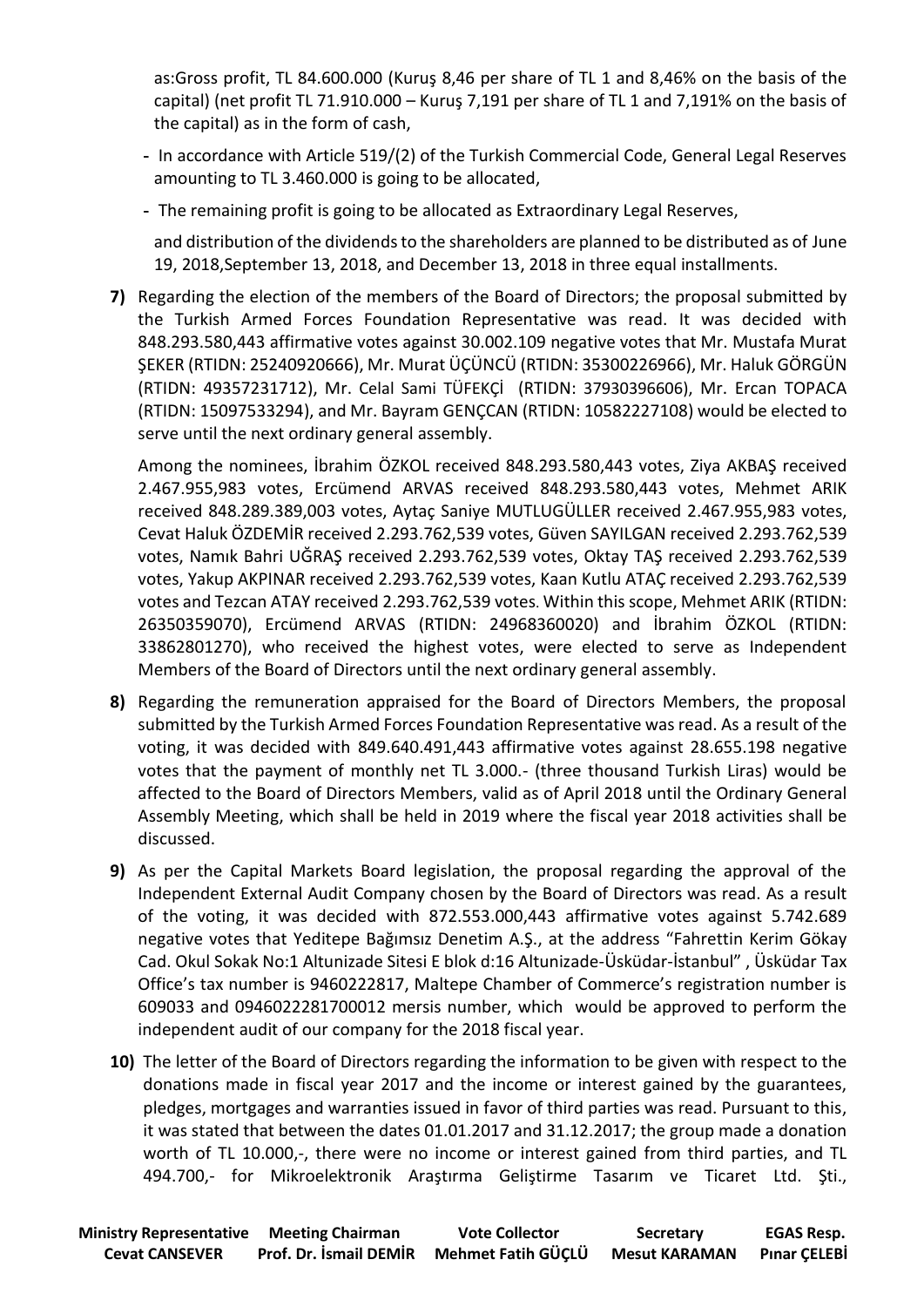TL 15.841.980,- for ASELSAN Bilkent Mikro Nano Tek. San. ve Tic. A.Ş., TL 11.288.750,- for ASELSAN Hassas Optik San. ve Tic. A.Ş. were given as per the guarantees, pledges, mortgages and warranties issued in favor of third parties, within 2017.

**11)** As per the Capital Markets regulations, the conclusion part of the report prepared by the Board of Directors was read, which was related to the comparison of the conditions of the transactions made in 2017 with Undersecretariat for Defense Industries, Savunma Teknolojileri Mühendislik ve Ticaret A.Ş. and ASELSANNET Elektronik ve Haberleşme Sistemleri Sanayi Ticaret İnşaat ve Taahhüt Ltd. Şti. with the market conditions, since it was publicly disclosed on 08.03.2018. The conclusion part that was submitted to the information of the shareholders is given below.

"Based on the Communiqué Serial: II, No: 17.1,the ratio of the amount of the Company's transactions with Undersecretariat for Defense Industries and Savunma Teknolojileri Mühendislik ve Ticaret A.Ş. in the accounting period to the sales incurred according to the last annual financial statements announced in the public sales in the accounting period , and the ratio of the amount of the Company's transactions with ASELSANNET in the accounting period to the cost of the sales according to the last annual financial statements announced in the public procurement in the accounting period are not more than 10% the processes leading to the prediction of its arrival; Service and liability transfers in accordance with market conditions as specified in the contracts."

- **12)** As for the decisions to be taken with respect of the upper limit of the donations and aids to be provided in fiscal year 2018; the proposal submitted by the Turkish Armed Forces Foundation Representative was read. As a result of the voting, it was decided with 849.609.028,443 affirmative votes against 28.686.661 negative votes that the company and the group companies would make donations and aid with an upper limit of TL 900.000,- (NineHundredThousand Turkish Liras) in 2018.
- **13)** As for the decisions to be taken with respect of the upper limit of the sponsorships to be made in fiscal year 2018; the proposal submitted by the Turkish Armed Forces Foundation Representative was read. As a result of the voting, it was decided with 857.019.902,904 affirmative votes against 39.832.717,834 negative votes that the Company would provide sponsorships with an upper limit of TL 4.000.000,- (FourMillionTurkish Liras) in 2018.
- **14)** Board of Directors' letter regarding the subject that shareholders who have a management control, members of board of directors, managers with administrative liability and their spouses, relatives by blood or marriage up to second degree may conduct a transaction with the corporation or subsidiaries thereof which may cause a conflict of interest and compete with them, was read. The shareholders were informed that there is no authorization regarding the subject that shareholders who have a management control, members of board of directors, managers with administrative liability and their spouses, relatives by blood or marriage up to second degree may conduct a transaction with the corporation or subsidiaries thereof which may cause a conflict of interest and compete with them.
- **15)** The Chairman of the Meeting put the amendments made in Article 6 of the Company's Articles of Association ,with the permission of the Capital Markets Board and the Ministry of Customs and Trade, considering as read to vote. It has been unanimously decided that the amendments to the Articles of Association are considered as read. As a result of the voting on the amendments made in Article 6 of the Company's Articles of Association, It was approved with 868.319.417,443 affirmative votes against 28.790.864 negative votes.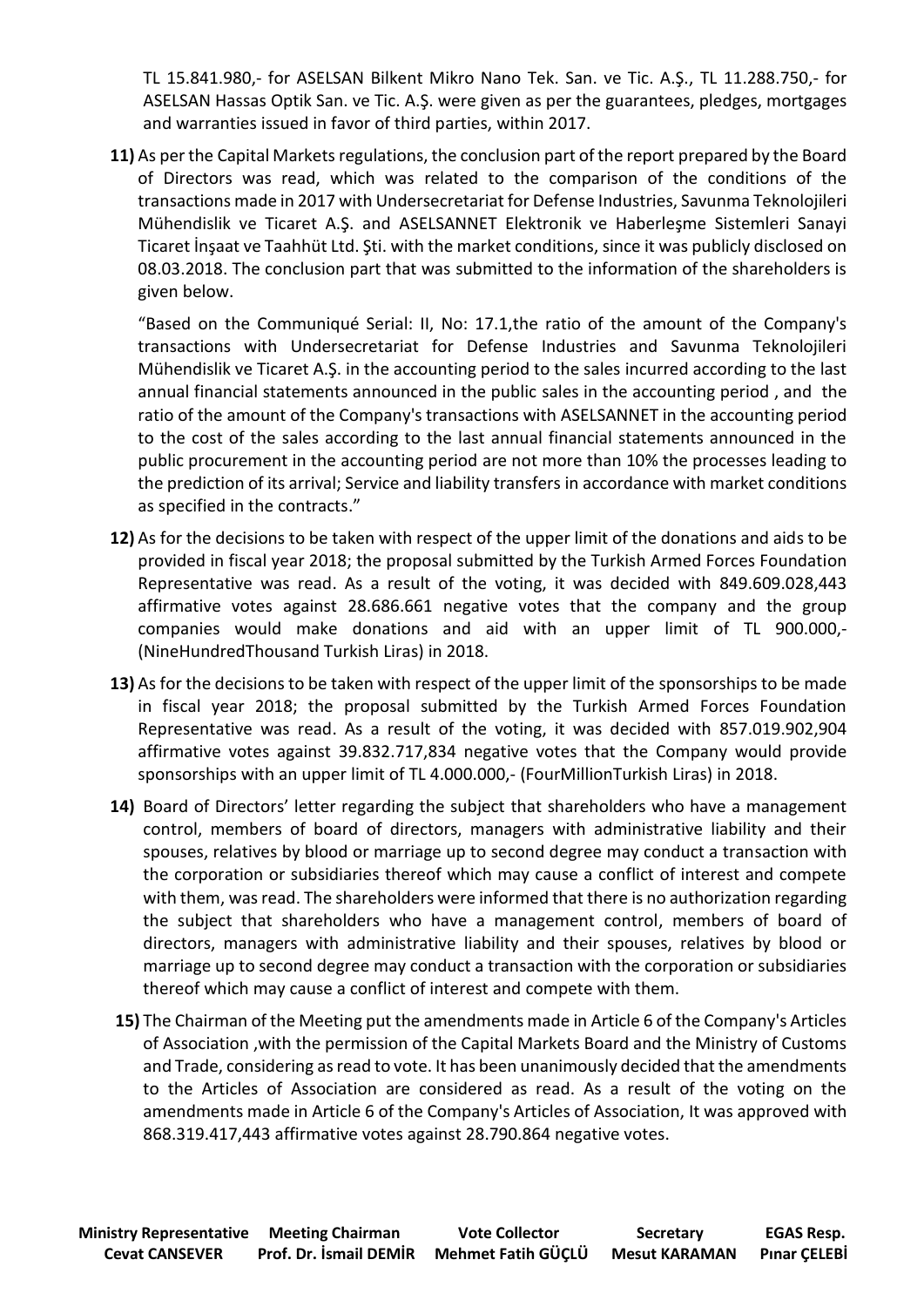## **SECTION II**

## **CAPITAL OF THE COMPANY, EQUITY SHARE PAYMENT METHOD**

## **Registered Capital of the Company:**

**Article 6-** The Company has accepted the registered capital system in accordance with the provisions of the Law No. 2499 and the Company has implemented this system with the consent No. 151 of the Capital Markets Board, dated 7/3/1991.

The registered capital upper limit of the Company is **2.000.000.000,-TL (only/two**billion **TL)** and is divided into **2.000.000.000 (two**billion) shares, each having a nominal value of 1 **TL**.

The registered capital upper limit consent granted by the Capital Markets Board is valid for the years **2018-2022** (5 years). Even if the permitted registered capital upper limited is not reached at the end of the year **2022**, it is obligatory for the Board of Directors to receive authorization from the General Assembly for a new term, with the consent of the Capital Market Boards for the previously allowed upper limit or a new upper limit value after the year **2022**. In the event that above mentioned authorization is not received, **capital increase cannot be made with a resolution of the Board of Directors**.

The issued capital of the Company shall be 1.000.000.000,-TL (only/onebillion TL) and shall be divided into **1.000.000.000** (**one**billion) shares, each having a nominal value of 1 **TL**. 10.312.645,71 TL of the issued capital of the Company has been paid in cash; 145.220.570,-TL of the issued capital of the Company has been covered by the dividends that are added to the capital and are distributed to the shareholders in proportion to their shares; 14.710.154,29,-TL of the issued capital of the Company has been covered by adding the Revaluation Fund to the capital in accordance with the Article 298 (bis) of the Tax Procedure Law No. 213; 100.832.704,15 TL of the issued capital of the Company has been covered by the favorable balance of capital adjustment (Inflation Adjustment of Capital), 52.394.609,57 TL from Special Funds, 201.703,02 TL from Share Premium and 676.327.613,26 TL from Extraordinary Reserves. The issued capital has been divided into shares as shown below.

| Share<br>Group | Nominal<br>Value of<br>Each Share | Number of<br><b>Shares</b> | Amount<br>(TRY)            | To the Name<br>or<br>To the Bearer |
|----------------|-----------------------------------|----------------------------|----------------------------|------------------------------------|
| Group<br>Α     | $1$ TL                            | 605.454.545,46             | 605.454.545,46 To the Name |                                    |
| Group<br>B     | $1$ TL                            | 394.545.454,54             | 394.545.454,54 To the Name |                                    |
|                | TOTAL                             | 1.000.000.000              | 1.000.000.000              |                                    |

All shares are registered to the name of the shareholder.

The Board of Directors shall be authorized to increase the issued capital up to the registered capital upper limit when it deems necessary between the years **2018 and 2022**, in accordance with the provisions of the Capital Market Law, by issuing shares to the name.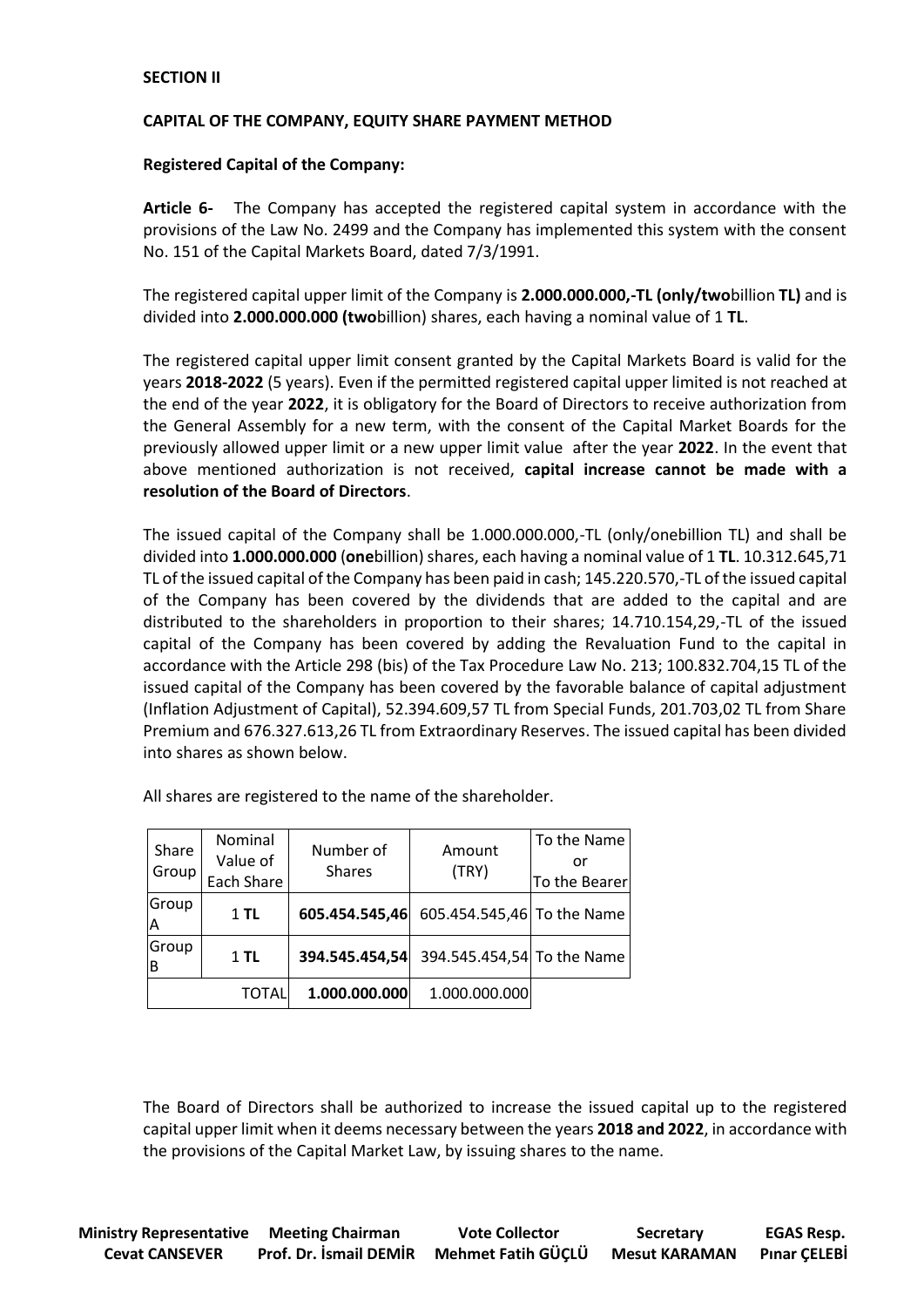Moreover, the Board of Directors shall be authorized in matters regarding issuing preferred shares or issuing shares above the nominal values. Regarding capital increases by restricting preemptive rights , the shares to be issued shall be Group B.

Group A shares are preferred shares registered to the name.

In the event that reserves are added to the capital, the issued shares equal to the value of added reserves shall be distributed on the basis of the shareholders' ownership rate of the shares as a bonus.

As the company operates in security and defense sector, Group A shares shall not be sold or transferred without the consent of the Board of Directors; in the event that these shares are transferred or sold to third parties partially or completely without the consent of the Board of Directors, the Board of Directors is entitled to abstain from recording this sale in the records without stating a reason.

The preemptive right of the shareholders in capital increases shall be exercised within their own groups in accordance with Article 461 of the Turkish Commercial Code. Group A shares remaining after the preemptive rights have been exercised, shall be firstly offered to other Group A shareholders; and in the event that there are still remaining shares which are not sold after this process, the remaining shares can be sold to non-Group A shareholders or real or legal persons who will become new shareholders. In this case, the Board of Directors is not entitled to abstain from the sale to the new Group A shareholders in the records.

**16)** Regarding the issue of capital increase; the proposal submitted by the Turkish Armed Forces Foundation Representative was read. The Meeting Chairman asked if anyone had any word on agenda.

Shareholder İhsan BARUT said that the capital increase is not clear, and would like to know whether it is a bonus share issue, and when the public offering will be completed. Chairman of the Meeting gave the floor to Chief Financial Officer and Vice President Okan TURAN to answer the question. Mr. TURAN said that in the secondary public offering it is aimed to raise the free float from 15% to 30% and as per the proposal the plan is to publicly offer 210,000 new shares. Shareholder Volkan CÖMERT took the floor and asked how the public offering price was determined. Mr. TURAN said that the public offering price will be determined according to the legislation. As there was no one else that would like to speak, the Meeting Chairman put the proposal to vote. In the voting, the agenda was accepted with 849.504.825,443 affirmative votes against 28.790.864 negative votes. Accodingly;

The following has been resolved;

 *(i)* Increase of our Company's issued share capital in the amount of TL 1.000.000.000 (one billion Turkish Liras) by TL **210.000.000 (two hundred ten million** Turkish Liras**)** to TL **1.210.000.000 (one billion two hundred ten million** Turkish Liras**)** within the registered capital ceiling of TL 2,000,000,000 (two billion Turkish Liras) as per the Capital Markets Law and related communiqués; *(ii)* issuance of **210.000.000** shares with a nominal value of TL **210.000.000** as group B registered shares and public offering of such shares over the offer price to be determined at a later stage, within the price range to be specified as per the related capital markets and stock exchange legislations, which can exceed the nominal value of the shares; *(iii)* sale of the shares to be offered to public by blank endorsement;